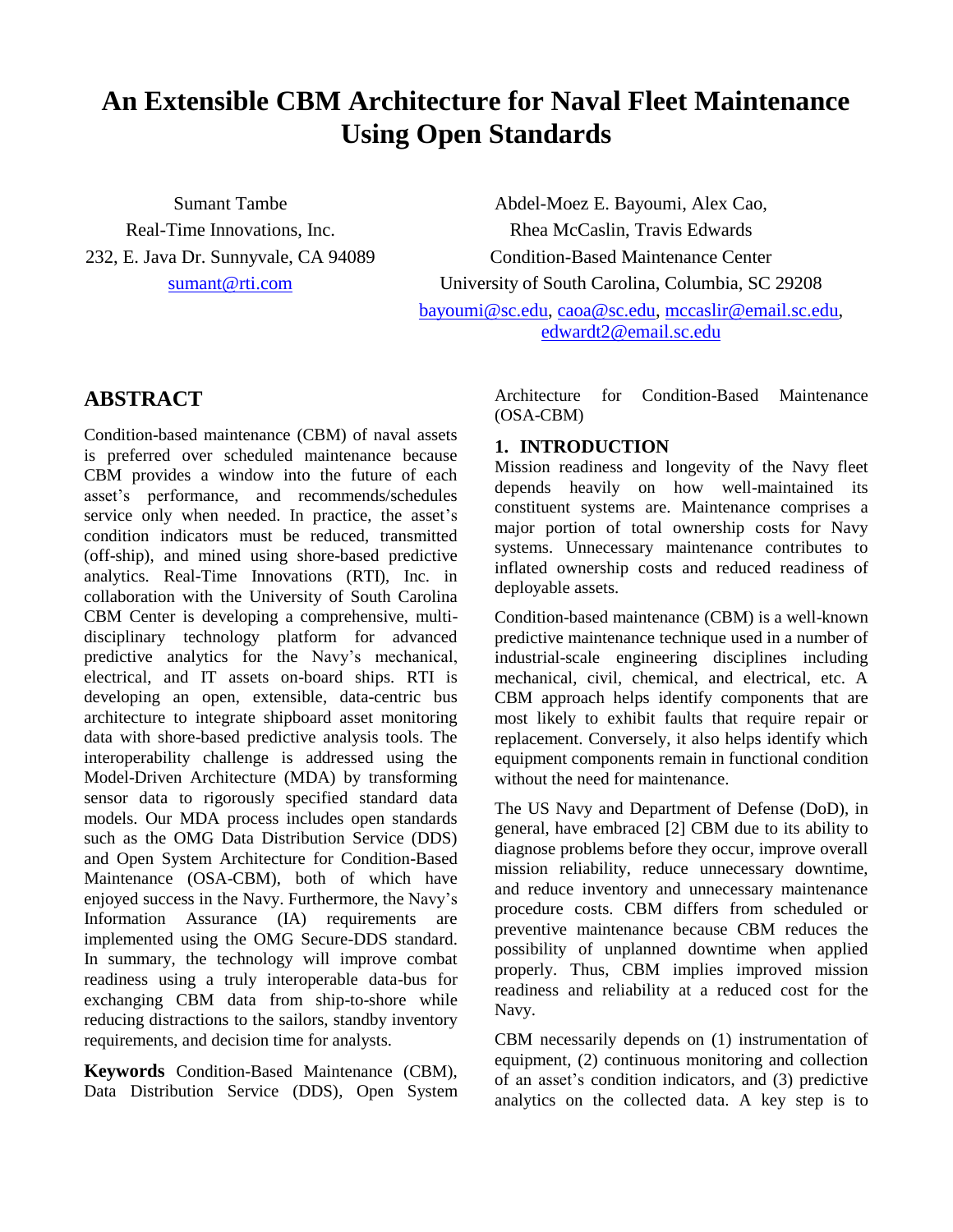continuously monitor the health of a system by collecting data from sensors, analyzing it using artificial intelligence techniques, and identifying any anomalies and/or incipient failures to the stakeholders. In a Navy ship, the major subsystems include navigation, electrical, mechanical, communications, engine, propulsion, and the payload. Using the myriad variety of onboard sensors, it is now possible to estimate the overall health of the ship.

Developing and maintaining CBM systems have become more expensive with the increasing sophistication of diagnostics and prognostics. With shrinking defense budgets and the drive to improve acquisition flexibility, different subsystems in ships are built by different vendors and are assembled by integrators. The COTS components must interoperate with each other as well as the overall CBM system for effective prognostics. The architecture must not couple the sensors with the CBM system because more than one type of CBM system could be operational concurrently and the sensors and/or the CBM system may evolve independently as the providers of those systems may be different. When the sensors and/or the CBM system do actually evolve, it is imperative to ensure that existing CBM dataflows are not disturbed and that the new capabilities are seamlessly integrated into the overall system.

Another challenge in achieving full-fledged CBM capabilities in the US Navy is that the shipboard data is often isolated [\[3\]](#page-10-1) from the shore-based analysis tools. Integrating the shipboard data silos with the predictive analytics tools on shore is challenging for several reasons:

- 1. **Incompatible Data Formats:** The data collected by the shipboard sensors must be available to the analysis tools in a form they understand. Common Information Model (CIM) [\[4\]](#page-10-2) is a general-purpose specification to collect information about devices. CIM is an XML-based model. The analysis tools, however, may or may not understand CIM. They may not even use XML as data input.
- 2. **Disconnected, Intermittent, and Limited Connectivity:** The communication channel between the ships and the shore is often limited in capabilities. For instance, the connection may not be available all the time, the bandwidth may be scarce and opportunistic. The monitoring data

must often compete with high-priority missionrelated data streams. Any solution connecting the shipboard data silos to the shore-based analysis tools must address the connectivity problem.

- 3. **Data Volume:** Shipboard sensors gather large amount of instantaneous performance and device condition data. The predictive insights depend on trends—values that change over time as opposed to the instantaneous values. Indeed, the statuses of healthy devices/services do not change until they start to degrade. Therefore, transporting raw data to the shore through contested links is quite inefficient and counterproductive. The data may be analyzed, reduced, and prioritized before it is sent off-ship to optimize the usage of available link capacity. The connectivity solution must address the data volume challenge through smart data reduction/compression techniques.
- 4. **Information Assurance:** The ship-to-shore data transport solution must meet the Navy's information assurance (IA) requirements. For instance, not all performance data is relevant to all Subject Matter Experts (SME) involved in the process of performing predictive analytics. The data integration solution must be aware of the Navy's access control policies and must enforce them during ship-to-shore transmission as well as later during analysis.

In this paper, we present a novel extensible CBM architecture for Navy fleet maintenance. Our architecture is based on open standards that are already deployed in the Navy including the Data Distribution Service (DDS) and the Open System Architecture for Condition-Based Maintenance (OSA-CBM).

Our architecture is designed for a full-fledged CBM system and it is necessarily "formal". The data models and protocols in our architecture are open, formal (i.e., rigorously defined) and also standardized so that participant applications can be swapped in/out conveniently as long as they rely on the open architecture.

In our architecture, the innovation lies in (1) the analog sensors for condition detection, (2) distribution of data from acquisition to prognostics using standard data models and communication protocols, and (3) the analysis applications that run the CBM algorithms to generate alerts and maintenance recommendations. All protocols and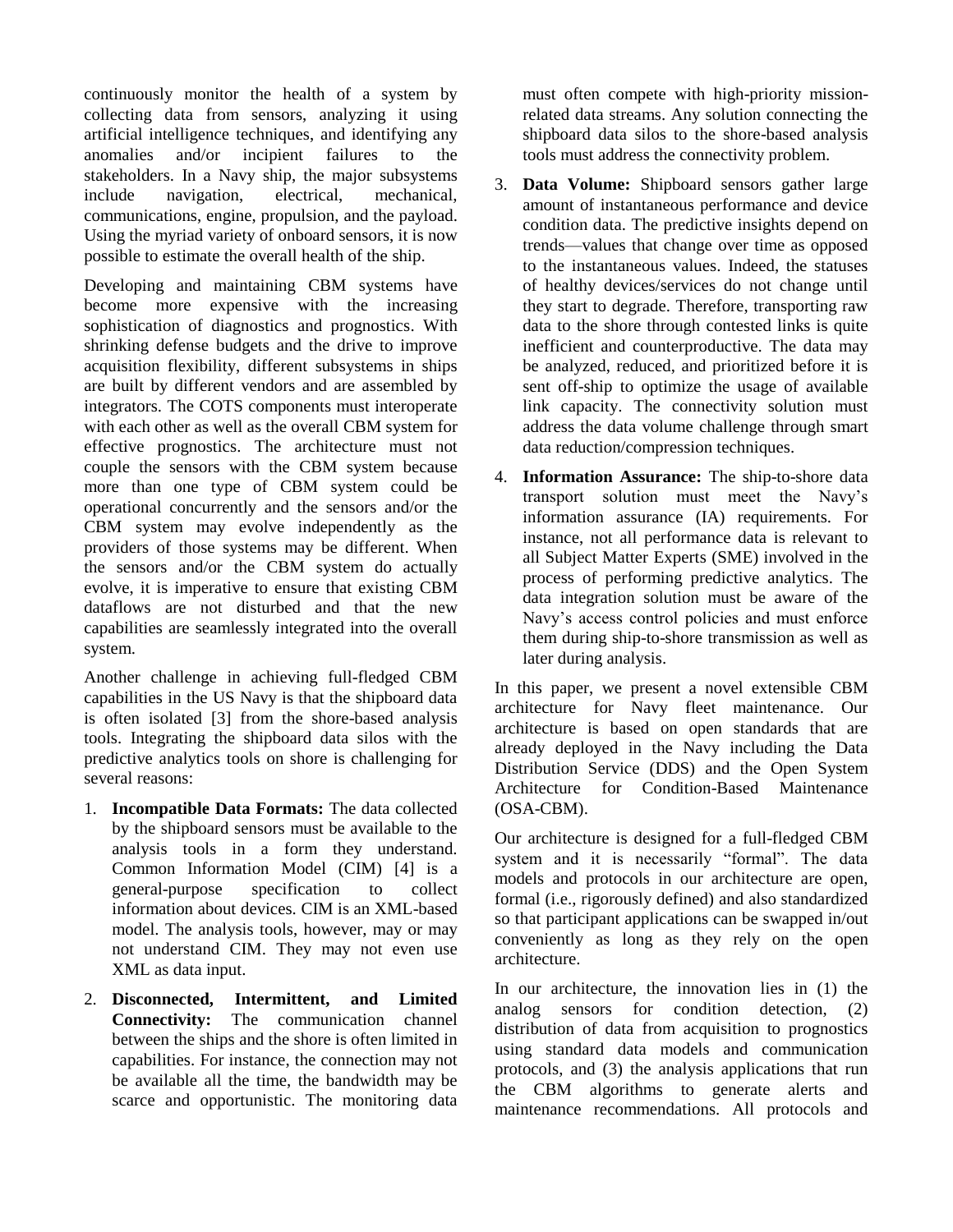data formats are open. We show how DDS and OSA-CBM, which are well-established standards in their respective domains, are highly compatible together.

Next, we provide a brief overview of CBM and related standards and technologies.

#### **2. CONDITION-BASED MAINTENANCE**

Condition-based maintenance (CBM) is a transition from a reactive to a proactive maintenance approach. Maintenance actions are performed based only upon evidence of need. This differs from traditional management practices such as failure-based (corrective maintenance) or time-based (preventive maintenance) approaches. Implemented in the field, CBM employs component monitoring equipment to detect signs of wear and enable targeted maintenance.



**Figure 1: Benefits of CBM implementation**

When implemented successfully, CBM can lead to an improvement in performance, productivity, and overall effectiveness of systems. The benefits of CBM can be realized through time savings, direct cost benefits, and/or intangible benefits (Figure 1). Time savings can be achieved through a reduction in maintenance man hours, time between failure, and the time an asset is not operational due to maintenance. Direct cost benefits are achieved by a reduction of costs in replacing parts and an increase in cost avoidance (material and operational). Time savings and direct cost benefits are both quantitative tangible metrics that can be measured in dollars or time. Intangible benefits are qualitative and include an improvement in sense of safety and an increased feeling of confidence and morale among users which lead to better personnel performance. Another benefit that CBM provides over traditional maintenance practices is a greater focus on and understanding of problems that occur in between scheduled maintenance, which can lead to better initial design of components.

CBM can be applied to many areas including, but not limited to aviation, transportation, energy, and civil structures. Any field with complex mechanical systems and high operational readiness requirements is a good candidate for CBM. The goal of CBM is to reduce the maintenance burden on the sailor, maintain or enhance safety, extend time between overhaul (TBO), increase availability and readiness of assets, and reduce operating and support costs.

CBM at the University of South Carolina encompasses a wide variety of areas including testing, natural language processing, diagnostics and prognostics, signal processing, cost-benefit analysis, tribology, and modeling and simulation.

#### **2.1 The OSA-CBM Specification**

The OSA-CBM specification [\[10\]](#page-11-0) is an open standard architecture for moving information in a conditionbased maintenance system. OSA-CBM was developed in 2001 by an industry led team partially funded by the Navy through a Dual Use Science and Technology (DUST) program. OSA-CBM is now managed and published by the Machine Information Management Open Systems Alliance (MIMOSA) standards body. Its goal is to enhance interoperability between multiple vendors' software components [\[11\].](#page-11-1)



**Figure 2: OSA-CBM Functional Blocks**

This section provides a short overview of the OSA-CBM specification. A much more comprehensive overview of the OSA-CBM specification is presented in [\[12\]\[13\].](#page-11-2)

The OSA-CBM architecture is divided into the interface specification and functional blocks (Figure 2). These specifications are defined using the Unified Modeling Language (UML) and intended to be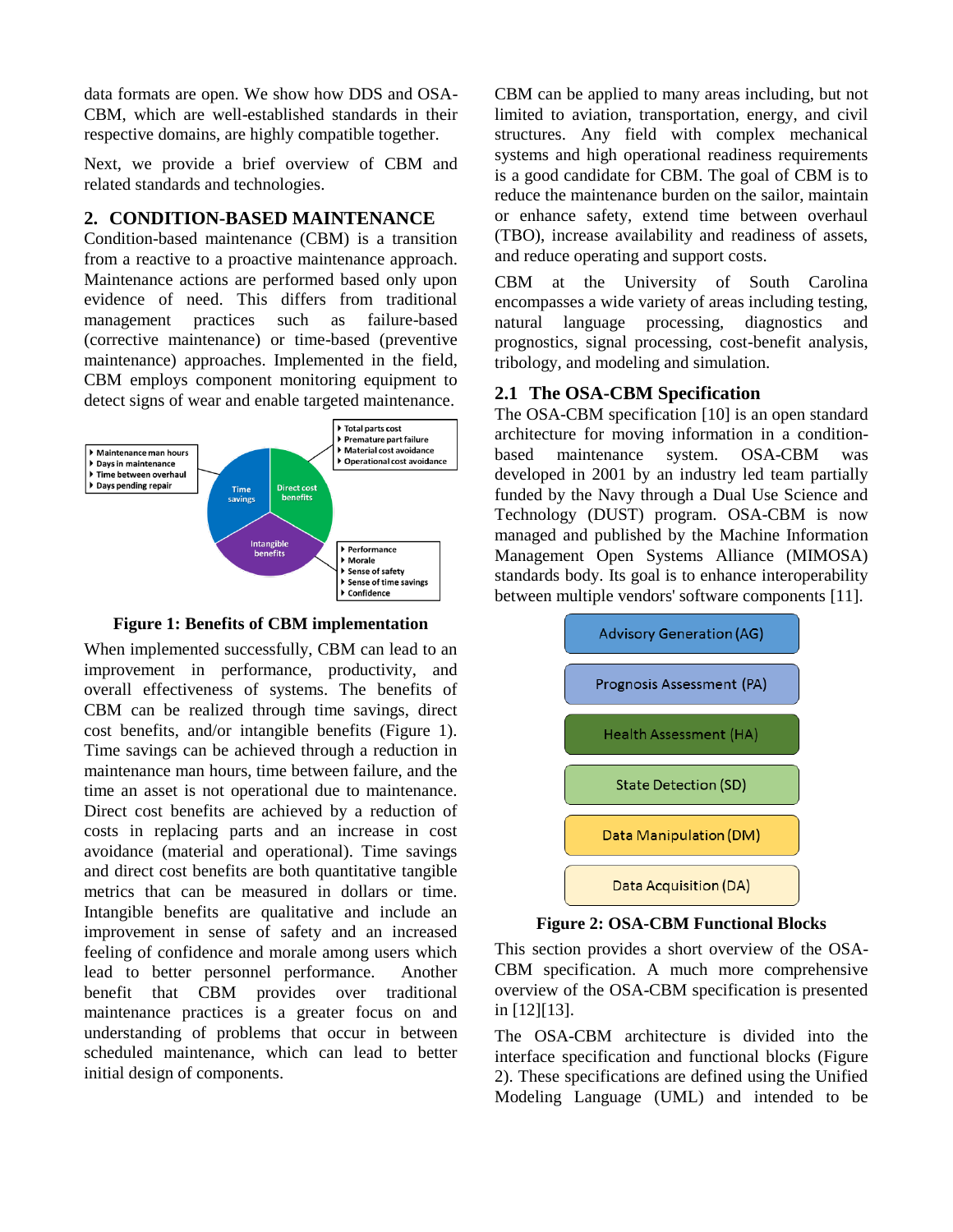platform independent which can be mapped into various programming languages and middleware technologies. Vendors and integrators can implement the standard using the appropriate technology for their environment. For example, while aircraft health management vendors may elect to use a "real-time" implementation, a vendor developing a portable maintenance aid may elect to implement the standard using XML and web services.

OSA-CBM specifies a standard architecture and framework for implementing condition-based maintenance systems. It describes the six functional blocks of CBM systems, as well as the interfaces between those blocks. The standard provides a means to integrate many disparate components and eases the process by specifying the inputs and outputs between the components. In short, it describes a standardized information delivery system for condition-based monitoring. It describes the information that is moved around and how to move it. It also has built in metadata to describe the processing that is occurring.

The OSA-CBM data model is based on the concept and employment of metadata (data about data), i.e. OSA-CBM data are always identifiable and traceable. The aim is to have data that supports data-centric maintenance information management. In fact, OSA-CBM data can be directly mapped into any OSA-EAIcompliant relational database maintenance systems with ease.

There are four primary OSA-CBM data classes: DataEvent, Configuration, Explanation and Extensible. DataEvent is the dynamic data related to condition monitoring events generated by an OSA-CBM module such as measurements, manipulated or processed data, etc. The DataEvent class forms a substantial part of the OSA-CBM data model and our prototype implementation of OSA-CBM uses DataEvent and related classes.

#### **2.2 USC's Experience with the South Carolina Army National Guard**

Since 1998, the University of South Carolina has collaborated with the South Carolina Army National Guard (SCARNG) on projects involving the implementation of CBM in Army rotorcraft fleets. Specifically, these projects worked with the AH-64, UH-60, and CH-47, and were aimed at reducing the Army aviation costs and increasing operational readiness [\[5\]\[6\]](#page-10-3)[\[7\].](#page-10-4) CBM implemented aircraft have shown an increase in operational readiness resulting in millions of dollars being saved in operational costs.

One use case study was the cost-benefit analysis of an on-board vibration monitoring system known as the Vibration Management Enhancement Program (VMEP). The objective was to provide annual cost savings analysis of VMEP implementation and create a cost-benefit analysis model. The analysis showed a decrease in operational costs and an increase in mission capability through a reduction in unscheduled maintenance for VMEP-equipped aircraft versus non-VMEP equipped aircraft [\[8\].](#page-10-5)

Another case study involved the testing of the AH-64 tail rotor gearbox. The aircraft model and component were chosen based on an analysis of historical data sources that showed a high number of incidences involving the gearbox and leaking liquid. The research at USC led to changes in maintenance practices in the field along with a reduction in part costs, unscheduled downtime, and maintenance man hours [\[9\].](#page-11-3) A technical bulletin was released followed by an IETM update because of the change in maintenance practice. Tangible benefits of the study include \$2.98M/yr in cost avoidance due to reduced part demands. This project led to the highest ROI-todate (20.2:1) in U.S. Army aviation history.

## **3. PREVENTIVE PREDICTIVE MAINTENANCE (PPM) APPROACH**

The University of South Carolina is developing an integrated approach that encapsulates both datadriven and physics-based modeling techniques in order to build accurate diagnostic and prognostic models. This approach, shown in Figure 3, is called Preventive Predictive Maintenance (PPM) and can be divided into three phases:

- 1. Phase I Measurement
- 2. Phase II Physics Modeling
- 3. Phase III Integration & Validation

Phase I and Phase II can be implemented independently and each have their own advantages and disadvantages.

#### **3.1 Measurement**

Phase I can be described as an integrated data-driven approach based on three distinct data sources: onboard sensor data, historical asset data, and test data.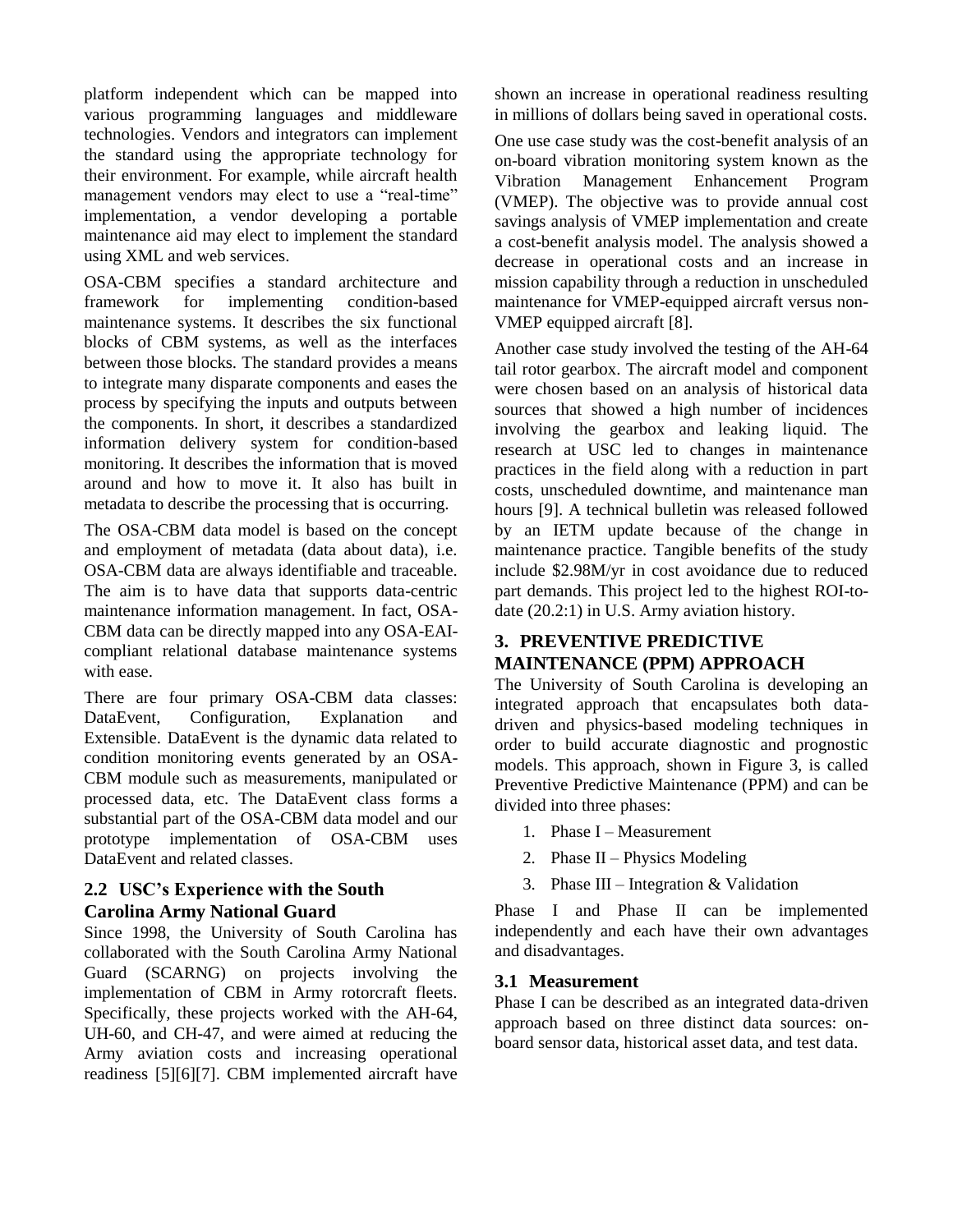#### *3.1.1 On-Board Sensor Data*

Health and Usage Monitoring Systems (HUMS) collect and process on-board sensor data using signal processing techniques to extract features to calculate condition indicators (CIs). These CIs are then used as inputs to the analytical model. Advanced signal processing techniques such as higher order spectral analysis and joint time-frequency analysis are employed to extract additional non-linear features from the sensor signals that traditional techniques cannot.

#### *3.1.2 Historical Asset Data*

Aircraft data is collected from a variety of sources (e.g., maintenance records, operator logs, parts inventory, etc.). These data are collected for different purposes and reported in different formats. As is, these qualitative disparate data sources cannot be combined together with quantitative data (on-board sensor data) in analytical models. Tools such as natural language processing are used to convert any unstructured text data (e.g., maintainer's notes) into concepts and types that can be categorized and analyzed. This will transform the data into a standardized machine-analyzable form. Data then can be correlated, integrated, and categorized into a form that fits the input of an analytical model.

#### *3.1.3 Testing Data*

Testing is used to characterize or refine diagnostic/prognostic algorithms and to understand the physics or root causes of faults. The testing of faulted versus unfaulted components allows the definition of boundaries separating normal operating condition with abnormal conditions. Moreover, fault testing allows validation and refinement of existing diagnostic/prognostic algorithms. More specifically, seeded fault testing allows the examination of possible fault progression and severity in a controlled reproducible environment. Test data from fault testing and failure modes, along with the qualitative data gained from inspections or tear down analysis is used to correlate prognostic algorithms with faults and degree of severity. This enhances understanding of the underlying problem related to physical parameters (e.g., gear failure). This iterative process produces fault-correlated algorithms based on historical knowledge and failure modes.

## *3.1.4 Integrated Dataset*

These three distinct datasets allow comprehensive predictive models (classification, segmentation, association, etc.) to be created from statistical and machine learning techniques. Health indicators can then be created from built diagnostic models. The integrated dataset would be a comprehensive description of the asset and contain both normal and abnormal operating conditions. Currently, most condition-based maintenance implementations focus solely on sensor data and do not consider other sources of data like logistics. It is believed that logistics data contains useful information that has not yet been used for modelling purposes. In essence, latent relationships exist between on-board sensor data and logistics data that can be uncovered in an integrated dataset.

## **3.2 Physics Modeling**

Phase II is a physics-based approach. In order to monitor the health of components and detect failures, an understanding of the physics of the failure mechanisms is needed. This requires the correlation of system data with component usage. Historically, these correlations were developed based on costly instrumentation, physical tests and empirical relationships. A theoretical framework based on component, subsystem, and integrated system models can be used to effectively understand the physics of failure modes. This knowledge will help to determine root causes of failures and the optimal locations for sensor placement.

The data from the model's responses from applied inputs is used for the development of prognostic algorithms that are sensitive to specific faults and failure modes. Model inputs can be velocity, forces, heat source, cracks etc. Model response would be in terms of stress, strain, temperature, etc. These models would encapsulate the dynamic, acoustic, material (stress, strain), and thermal response of component and subsystem models and relate them to the overall system model. The advantage of this approach is that it allows the emulation of faults and failure mechanisms that are not practical to create in a field or test environment.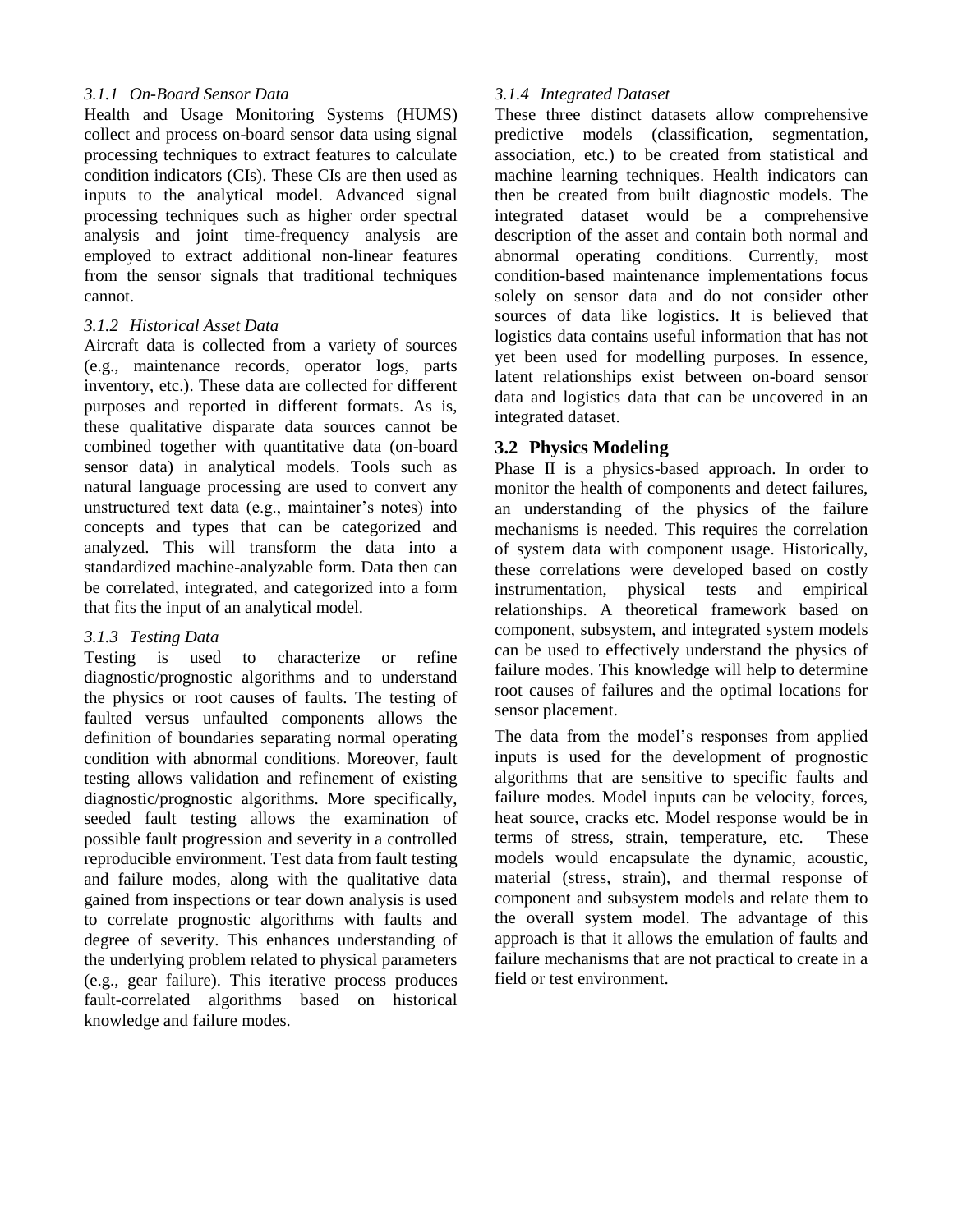

**Figure 3: University of South Carolina's Preventive Predictive Maintenance Approach**

In addition, data fusion of different simulation models would take into account potential model interactions yielding a richer source of information than a single model by itself. An integrated model can ascertain the effect that a fault has on the functionality of the various elements of the system. More importantly, it allows us to correlate theoretical analysis with testing data allowing us to refine the numerical model and modify the test setup.

#### **3.3 Integration & Validation**

Phase III involves the correlation and integration of these two approaches. The integrated system model will greatly enhance the development of predictive tools while also helping to support and inform the historical and test data collected. Simulation data supplements historical aircraft data not feasibly obtainable and allows exploration of various failure modes and root causes. Conversely, the reliability and robustness of the modeling and simulation capability of the proposed algorithm can be demonstrated and correlated with sensor data from historical or test data. The integration of the two parts allows for predictive tools to be created for remaining useful life, health condition, and component design. This is a direct outcome of the PPM approach. The intersection of design, models and simulations, and real world systems is where new tools are being developed to

predict health, life, and performance of components, subsystems, and complete systems.

#### **4. Overview of Data Distribution Service**

Data Distribution Service (DDS) is the first open international middleware standard addressing publish-subscribe communications for distributed, real-time and embedded systems. The DDS API and several other satellite technical specifications, such as DDS Wire Interoperability specification, Extensible and Dynamic Topic Types (X-Types) specification, modern language bindings for C++ and Java are standardized by the Object Management Group (OMG)—an internationally recognized standards body most widely known for UML and CORBA.

The core DDS specification defines a data-centric publish-subscribe architecture (see Figure 4) for connecting anonymous information providers with information consumers. DDS promotes loose coupling between system components. The information consumers and providers are decoupled with respect to time (i.e., they may not be present at the same time), space (i.e., they may be anywhere), flow (i.e., information providers must offer equivalent or better quality-of-service (QoS) than required by the consumers), behavior (i.e., business logic independent), platforms, and programming languages.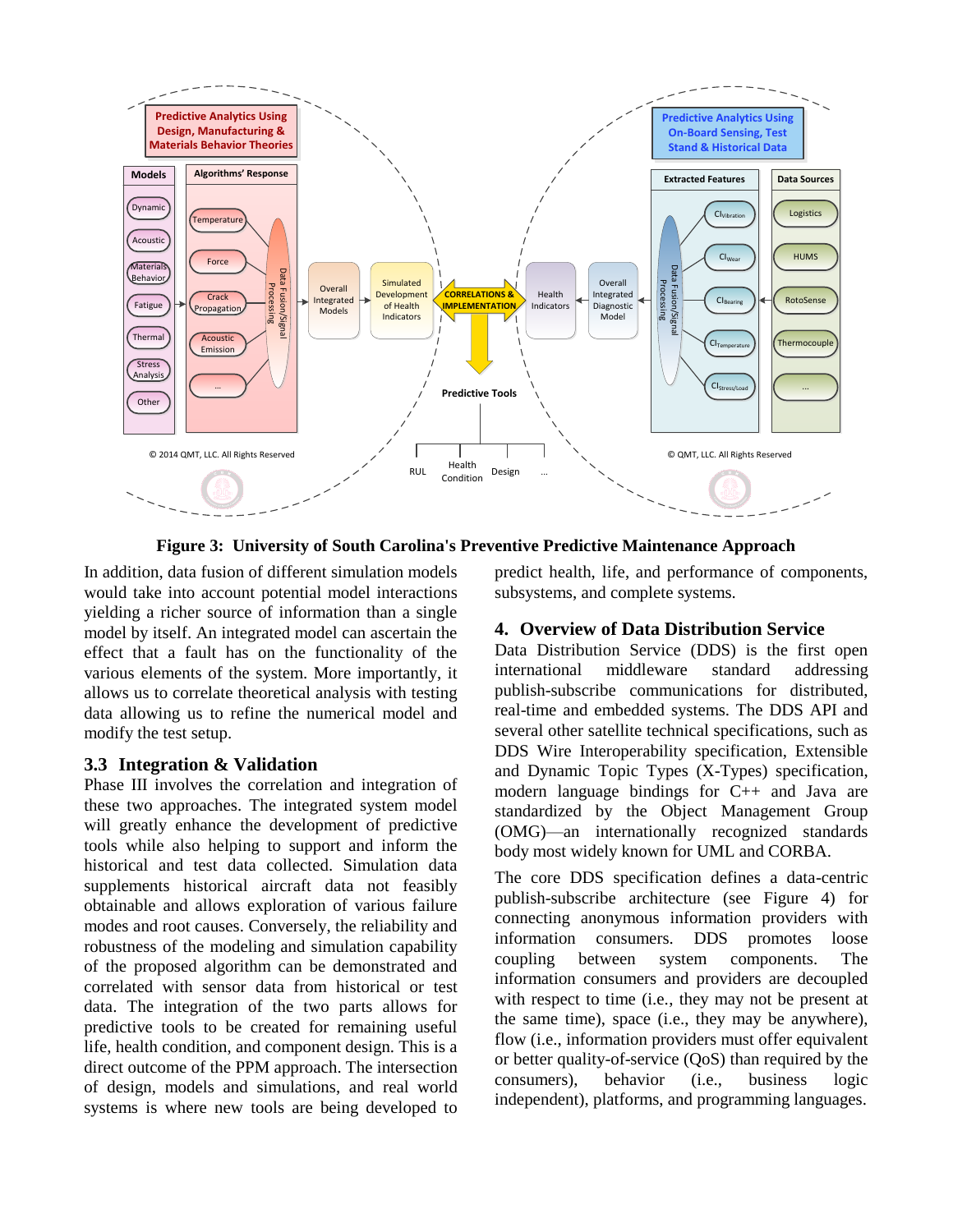



A data provider publishes typed data-flows, identified by names called "topics". The coupling is expressed only in terms of topic name, datatype schema, and the required and offered QoS attributes of consumers and producers respectively. DDS allows fine control over data delivery by means of standard QoS policies, such as durability, reliability, history, deadline, time-based filtering, liveliness, transport priority, resource limits, and more.

Below we provide an overview of select DDS concepts used in our approach.

- 1. **Data-Centric Architecture:** DDS facilitates datacentric architecture where applications share a global data space governed by schemas specified using the XTypes2 standard. Each point-to-point dataflow is described using a structured datatype (e.g., an Interface Definition Language struct). The datatype could be keyed on one or more fields. Each key identifies an instance (similar to a primary key in a database table) and DDS provides mechanisms to control the lifecycle of instances. Instance lifecycle supports CRUD (create, read, update, delete) operations. Complex delivery models can be associated with dataflows by simply configuring the topic QoS.
- 2. **DataWriter and DataReader:** DataWriter and DataReader are end-points applications use to write and read typed data messages (samples) from the global data space. DDS ensures that the endpoints are compatible with respect to the topic name, datatype, and the QoS. Creating a DataReader with a known topic and datatype implicitly creates a subscription, which may or

may not match with a DataWriter depending upon the QoS.

- 3. **Data Caching:** DDS is not just a messaging middleware, although it can be configured to behave like that. DDS, DataReader in particular, provides caching of samples and different APIs to traverse the cached data samples so that applications need not make copies. DDS distinguishes between read and take, where read keeps the data in middleware cache until it is removed by either calling take or overwritten by subsequent samples. Resource limits QoS prevents middleware caches from growing out of bounds. The DataReader cache can be queried using specific instances as well as iterate over all the instances observed by the system. Finally, query conditions provide a powerful mechanism to write SQL-like expression on the datatype members and retrieve samples that satisfy the predicate.
- 4. **Content-Filtered Topics:** It specifies a refined subscription that filters samples that do not match an application-specified predicate. The predicate is a string encoded SQL-like expression based on the fields of the datatype. The query expression and the parameters may change dynamically. Filtering of samples could take place before publication or upon reception.
- 5. **DDS Quality-of-Service:** The DDS standard supports 22 different QoS policies to control various aspects of data delivery including reliability, persistence, deadline, resource usage, fault-tolerance, etc. We describe the significance of QoS policies used in our solution below: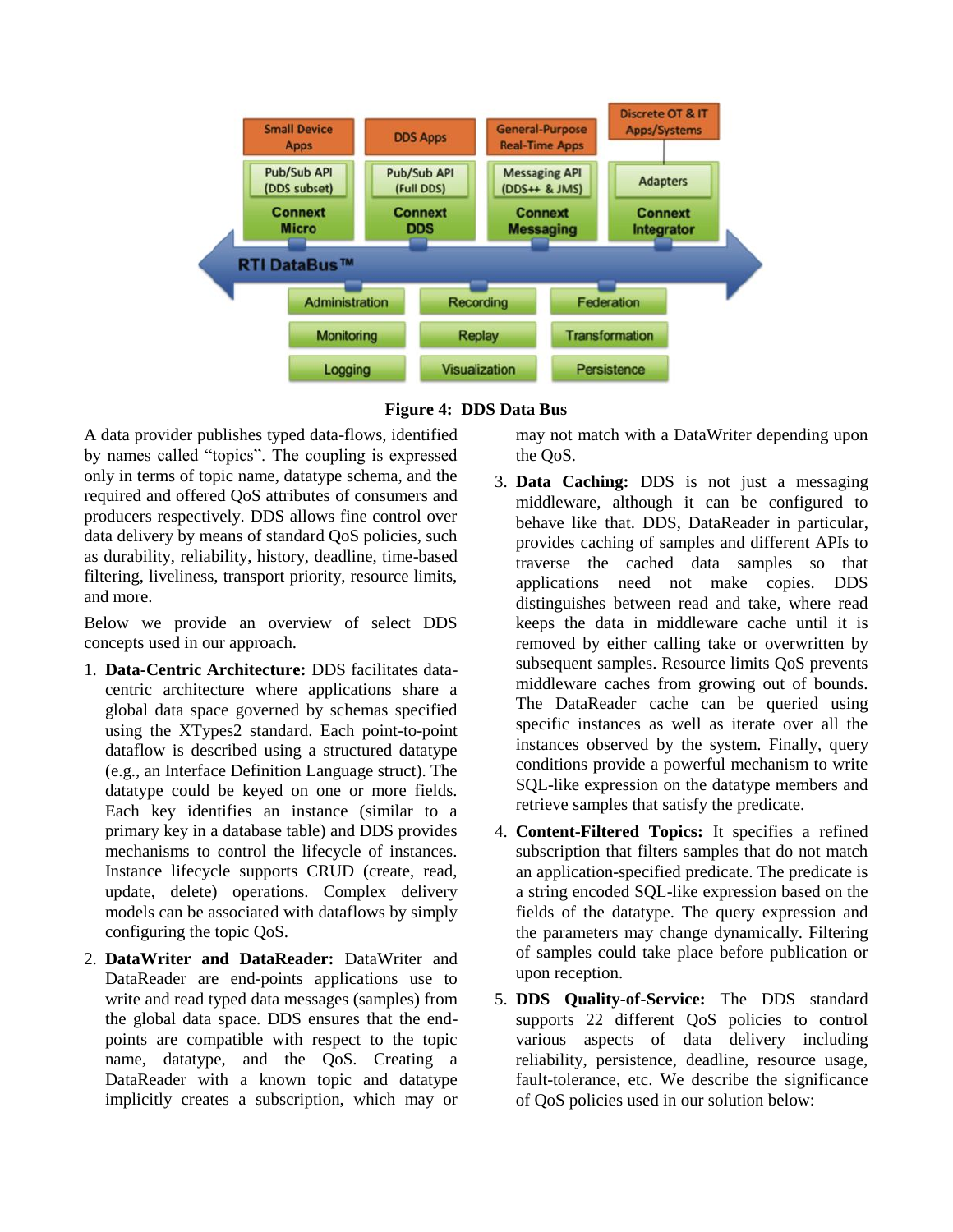6. **Reliability:** It controls the reliability of the dataflow between each pair of DataWriters and DataReaders. BEST\_EFFORT and RELIABLE are two possible alternatives. BEST\_EFFORT reliability minimizes cpu/memory resource consumption. RELIABLE, on the other hand, uses an ack/nack based protocol to provide a spectrum of reliability guarantees from strict (fully reliable) to BEST\_EFFORT. The reliability can be tuned using the History QoS policy.

#### **5. Integrating DDS and PPM in an Extensible CBM Architecture**

Figure 5 shows our proposed architecture for combining PPM and DDS to develop an extensible architecture for Navy CBM applications. Data acquisition and health assessment applications are OSA-CBM compliant and they communicate using DDS instead of other integration technologies, such as Web Services or relational databases. Of course, the communication between the applications is datacentric, thanks to DDS.

The key benefit of using DDS is that the application integration problem is substantially simplified due to the bus architecture. A DDS application requires only one additional connection to the global data space to enable communication with all the existing applications. The middleware ensures that the applications that use compatible topic name, topic type, and QoS discover each other automatically and begin exchanging data. Point-to-point integration technologies such as Simple Object Access Protocol (SOAP) and sockets on the other hand would require one connection for each existing application that it exchanges data with. Therefore, to communicate with N applications, N point-to-point links are necessary.

Furthermore, point-to-point communication makes independent evolution of applications extremely difficult. When the data provider application evolves, it cannot communicate with older versions of consumer applications unless the data model differences are explicitly addressed at applicationlevel. With each new version of the application the problem of data model differences exacerbates, which increases development, testing costs, and time to market.

## **5.1 Modeling OSA-CBM Data in DDS**

In our architecture, the producer and consumer applications continue to use the OSA-CBM compliant XML data format for sharing information. The global data space captures the OSA-CBM data model using DDS X-Types [\[14\].](#page-11-4) Having the model captured in X-Types allows the model and/or the applications to evolve without disrupting the applications that do not evolve.



**Figure 5: Data Bus Architecture for Condition-Based Maintenance using DDS and OSA-CBM**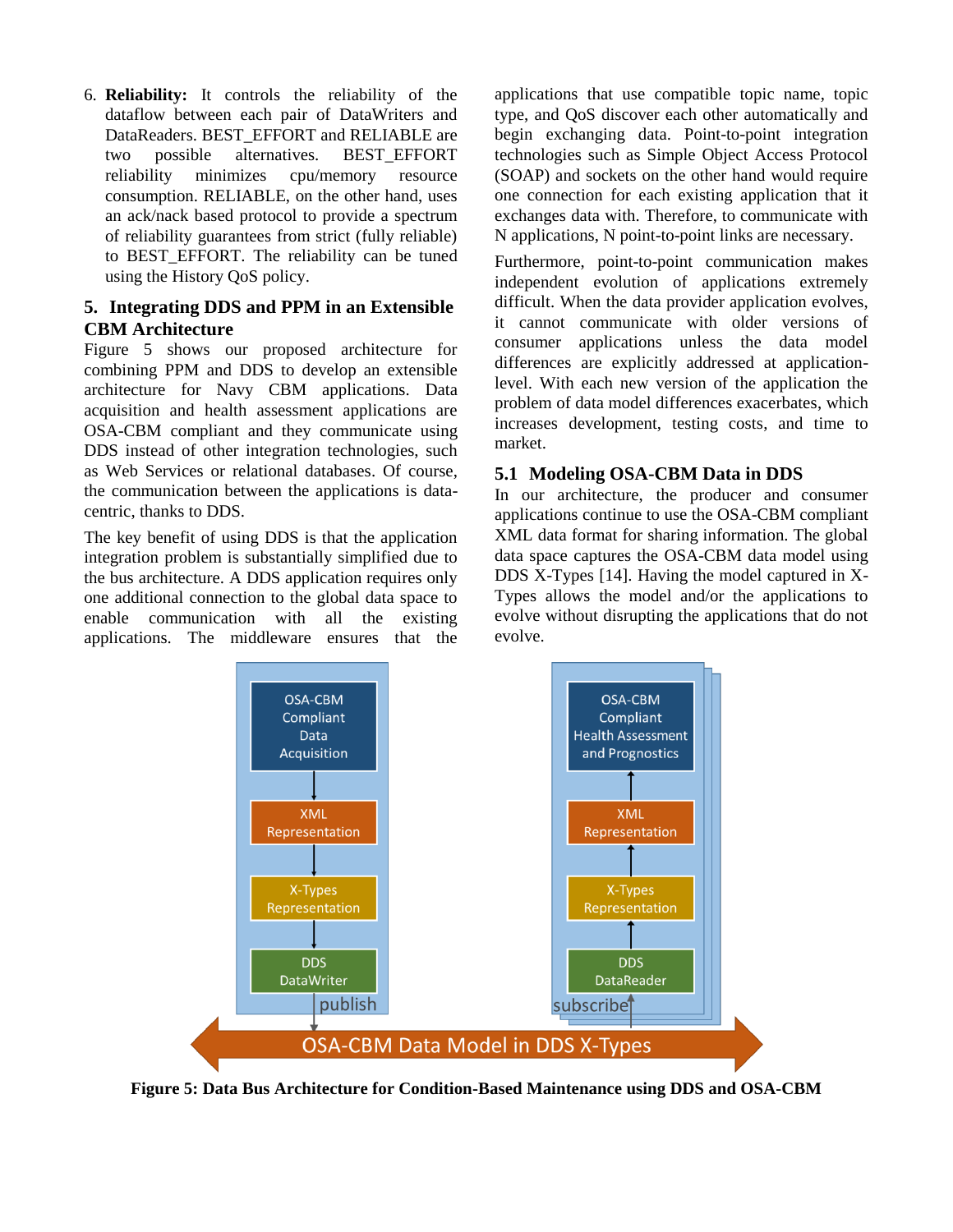For efficiency, XML-based CBM data must be converted into the data representation used by the global data space, which is binary. The conversion is achieved using an adapter that converts the OSA-CBM compliant XML data into its equivalent X-Types data representation (and vice versa). The adaptation is semantically equivalent because both data representations are obtained from the common OSA-CBM data model.

There are two possible approaches to implement OSA-CBM to X-Types transformation.

#### *5.1.1 Gateway Approach*

A gateway is an adapter process (perhaps implemented using the RTI Routing Service), which provides a pluggable framework to develop protocol and data-format bridges. A pair of gateway instances would mediate the communication between two applications and transform the incoming XML messages over say, TCP protocol, to equivalent DDS-XTypes samples over UDP, which is the most commonly used communication protocol in DDS deployments. A reverse transformation is performed at the receiving side to convert DDS samples back to XML.

The key thing to note here in this approach is the applications are oblivious to the intermediate transformation. No changes are necessary to the OSA-CBM compliant sensors and/or applications. The OSA-CBM compliant applications are oblivious to the fact that they are communicating over DDS while they reap the benefits of it.

#### *5.1.2 Code Generation Approach*

Second approach uses direct mapping of the OSA-CBM types to DDS-XTypes using some sort of code generation. MIMOSA bundles standardized eXtensible Schema Definitions (XSD) for the OSA-CBM specification. The set of XSD files describe hundreds of types that encapsulate information at various functional blocks of the OSA-CBM specification. A code generator would accept the XSD files as input and would produce C/C++/Java code that captures the OSA-CBM types using the idioms of the target language.

Even though the second approach is theoretically straightforward, there are practical limitations. As of this writing, we are not aware of any DDS implementation that supports the OSA-CBM XSD out-of-the-box. We have, therefore, invented a novel approach to map the OSA-CBM XSD to DDS-XTypes indirectly, which we describe next.

## **5.2 RefleX: Reflection-based Type Modeling for DDS-XTypes**

RefleX [17] is short for Reflection for DDS-XTypes. The crux of this C++ library is to create DDS-XTypes compliant type representations directly from native C++ types. RefleX is declarative (i.e., it is not a reflection API). There is no separate code generation step involved (other than compilation). The RefleX library accepts application-level datatypes, no matter how complex, and maps them to equivalent DDS topic types.

The application-level datatypes are generated using COTS XML data-binding tools. (e.g., Code Synthesis XSD [\[15\],](#page-11-5) JAXB [\[16\]\)](#page-11-6). The benefit of using the existing COTS code generation tools is that significant efforts have been put into developing robust code generators that are compliant to the XSD standard. As a consequence, OSA-CBM XSD is handled extremely well.

As RefleX is a C++ library, our evaluation is limited to the C++ language only. A similar approach is also conceivable in Java, which natively support reflection capabilities. C++, on the other hand, does not support reflection and therefore, programmers must provide some additional information declaratively so that the RefleX library can transform native C++ structured types to DDS-XTypes representation. We developed the RTI\_ADAPT\_STRUCT macro to simplify the task.

Listing 1 shows a code snippet that adapts osacbm::DataEvent, osacbm::DADataEvent, and osacbm::DADataSeq C++ classes to DDS-XTypes. The classes are related by inheritance relationship as shown on the right in Listing 1. The classes are mapped to equivalent struct and valuetypes in DDS-XTypes at program compilation time. The RTI\_ADAPT\_STRUCT macro does not affect the original source code of the classes. The macro is only *additive*.

As long as the above code snippet is available during program compilation, DDS DataWriter and DataReader can be used directly with the aforementioned types and instances thereof. No IDL or separate code generation step is necessary.

The source code for the RefleX library can be downloaded from [17].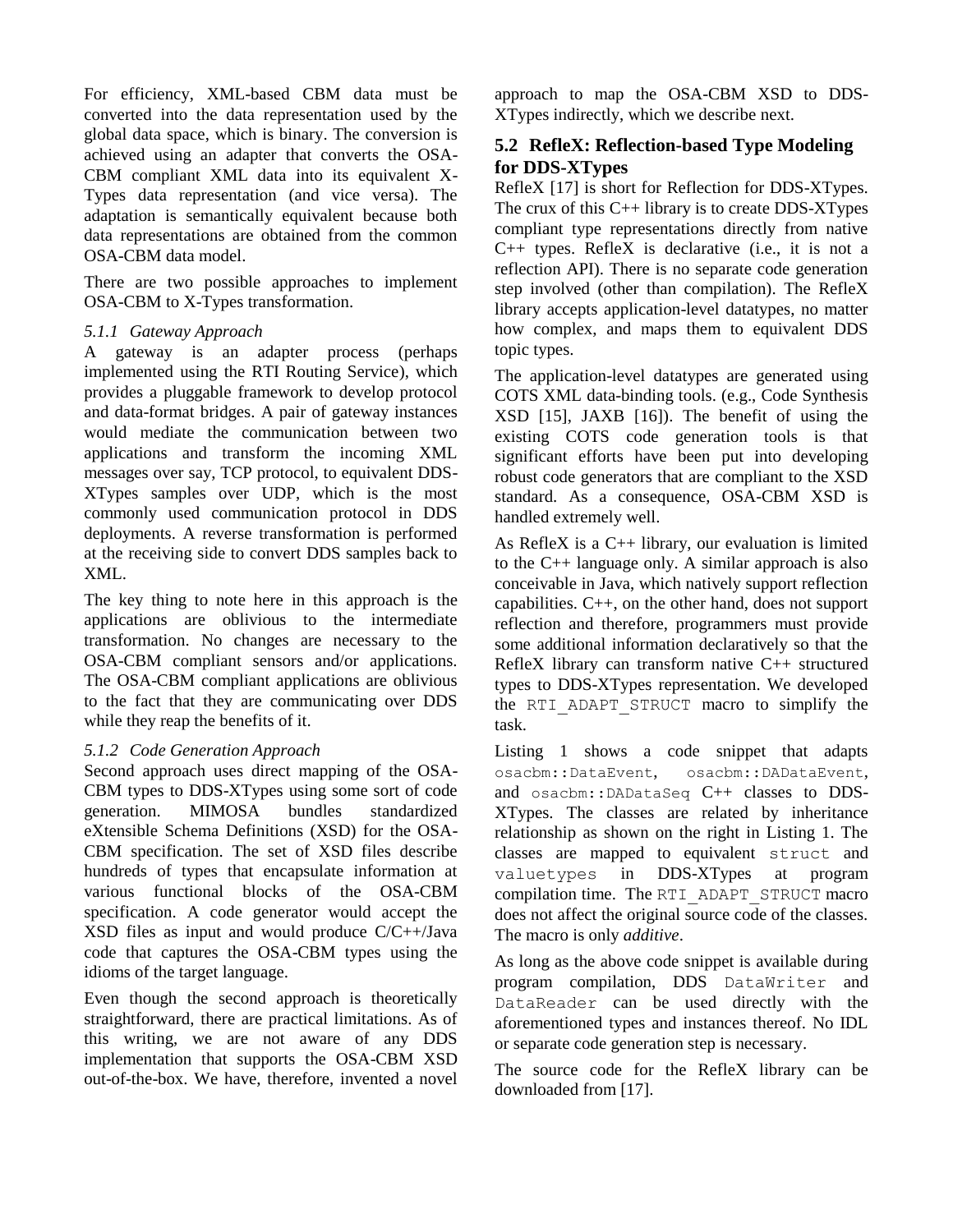

**Listing 1: Left: Adaptation of Select OSA-CBM Types to DDS-XTypes. Right: Inheritance Relationship**

#### **6. RELATED WORK**

Sreenuch et al. [12][13] describe an application of data distribution service for implementing the Open System Architecture Condition-Based Maintenance (OSA-CBM) standard for Integrated Vehicle Health Management (IVHM). The authors argue that the primary benefit of using the publish/subscribe architecture is to abstract the message transport from the software components and allows them to be decoupled. Furthermore, deployments can be done rapidly. Our research not only support this prior research but also goes a step further by demonstrating the use of DDS-XTypes to create an extensible data model and distributed architecture for CBM. The novelty of our approach lies in extensibility and the normalized data model for sharing CBM data.

Software Health Management (SHM) [18] is an emerging discipline that applies the principles and techniques of system health management and

maintenance to software systems. SHM is a promising approach to providing fault-tolerance in real-time systems because it not only provides for fault detection and recovery but also effective means for fault diagnostics and reasoning, which can help make effective and predictable fault mitigation and recovery decisions.

Towards that end, previous work [19] outlined a software intensive approach for avionics sensor health management using probabilistic belief networks. We leveraged our extensible DDS data-bus architecture not unlike the one presented in this paper. The key difference being that in [19] we used a custom data-model for data acquisition and distribution of health assessment results. This paper uses the standard OSA-CBM data model.

Our future work includes exploring novel middleware adaptation techniques, such as GRAFT [20] and SafeMAT [21] for distributed resource monitoring, safe failure isolation, adaptive failover decisions, and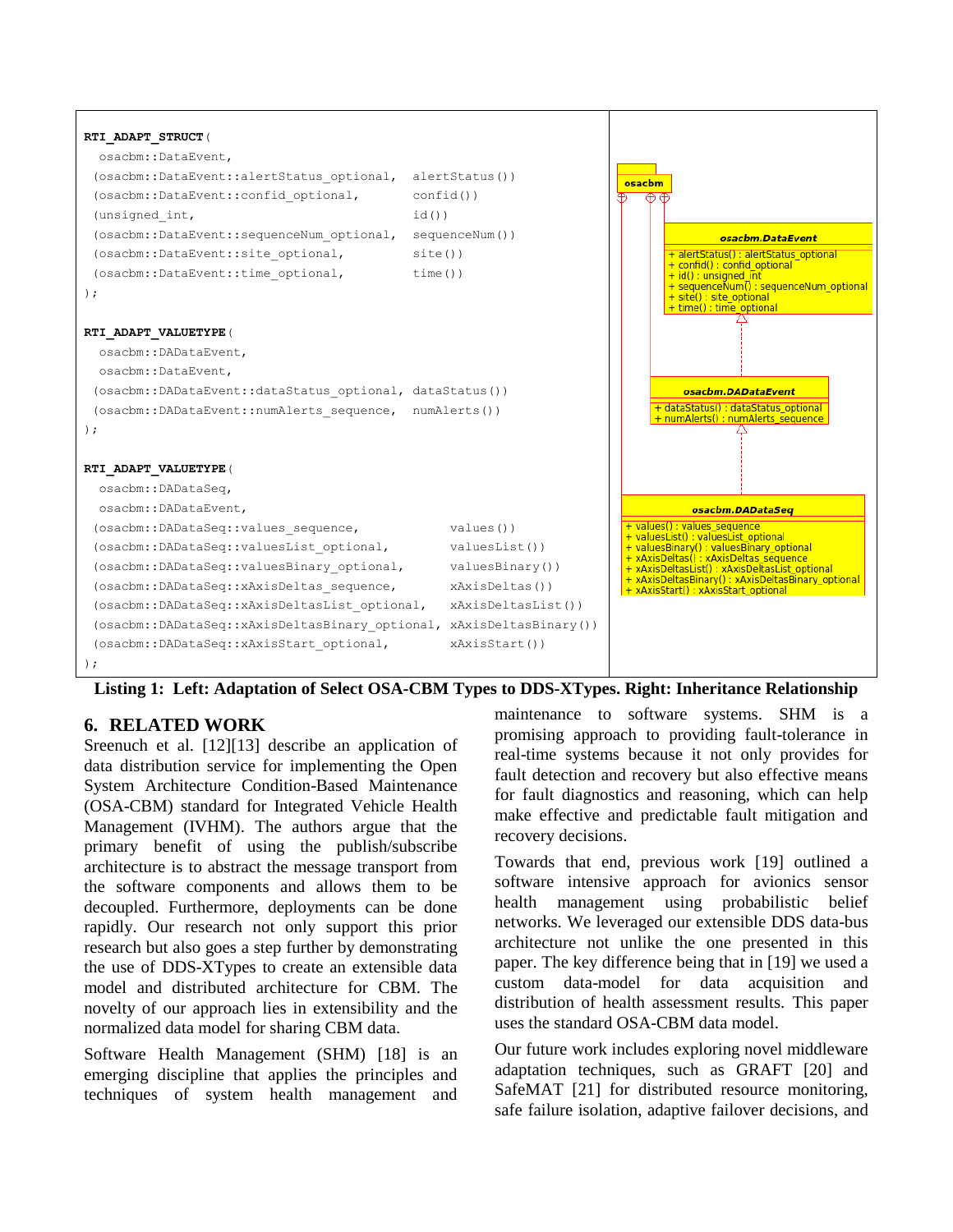subsystem diagnostics in an end-to-end CBM solution.

# **7. CONCLUSION**

Condition-based maintenance (CBM) is a transition from a reactive to a proactive maintenance approach and has shown its effectiveness in a number of engineering domains. University of South Carolina CBM Center has developed and successfully demonstrated a number of advanced CBM techniques over the last 15 years. Implementing these CBM techniques for fleet maintenance in Navy must overcome additional challenges due to limited connectivity, data volume, and incompatibilities in data sharing.

We described an extensible standards-based solution to address the key architectural challenges. Our solution relies on DDS and OSA-CBM standards, both of which have enjoyed success in the Navy. We presented two approaches to implement the OSA-CBM data model using DDS. We discussed practical techniques to combine truly interdisciplinary research and reap the benefits for the Navy.

## **8. AUTHOR BIO**

**Sumant Tambe**, Ph.D. is a Principal Research Engineer at Real-Time Innovations, Inc. Dr. Tambe's research interests include distributed real-time embedded systems, model-driven engineering, multiparadigm software design, functional reactive programming, and modern C++. He has served as Principal Investigator on multiple SBIR research projects funded by a number of government agencies.

**Abdel-Moez E. Bayoumi**, Ph.D., is a Professor, an Associate Dean, and the Director of the Condition-Based Maintenance Center at the University of South Carolina. He has published 3 book chapters, over 100 papers and has over 17 years of experience in CBM. He received his Ph.D. degree from North Carolina State University in 1982.

**Alex Cao** is a Research Engineer with the Condition-Based Maintenance Center at the University of South Carolina. He has been working with the team for 3 years and is working with sensors, algorithms, data analytics, and high performance computing applied to CBM. He received his Master's degree from the University of Michigan in 2002.

**Rhea McCaslin** is a Graduate Research Assistant at the University of South Carolina with the Condition-Based Maintenance Center. She has been with the

team for three years and is working on natural language processing and data analytics of CBM data. She will receive her Master's degree in Computer Engineering from the University of South Carolina in 2015.

**Travis Edwards** is a Graduate Research Assistant at the University of South Carolina with the Condition-Based Maintenance Center. He has been with the team for over three years and currently manages multiple projects dealing with the AH-64 and the sustainability of the rotorcraft fleet. He will receive his Master's degree in Mechanical Engineering from the University of South Carolina in 2015.

## **9. REFERENCES**

- [1] Rowden, Tom. "Littoral Combat Ship: All Head Full!" Proceedings Magazine. January 2013.: Vol. 139/1/1, 319.
- <span id="page-10-0"></span>[2] Steven W. Butcher. "Assessment of Condition-Based Maintenance in the Department of Defense": LG903B1, August 2000
- <span id="page-10-1"></span>[3] Navy SBIR 2014.1 Solicitation - Topic N141-030 "Sense and Respond Technology Enabling Condition Based Maintenance (CBM)" [http://www.navysbir.com/n14\\_1/N141-030.htm](http://www.navysbir.com/n14_1/N141-030.htm)
- <span id="page-10-2"></span>[4] Distributed Management Task Force Common Information Model. <http://www.dmtf.org/standards/cim>
- <span id="page-10-3"></span>[5] Giurgiutiu, V., Grant, L., Grabill, P., Wroblewski, D., "Helicopter Health Monitoring and Failure Prevention through Vibration Monitoring Enhancement Program", International Journal of Condition Monitoring and Diagnostic Engineering Management, UK, 4(4), 2001, pp. 33-40.
- [6] Bayoumi, A., Eisner, L., "Transforming the US Army through the Implementation of Condition Based Maintenance", Journal of Army Aviation, May 2007.
- <span id="page-10-4"></span>[7] Bayoumi, A., Goodman, N., Shah, R., Blechertas, V., "Mechanical Diagnosis and Prognosis of Military Aircraft: Integration of Wear, Vibration Time-Frequency Analysis and Temperature into Diagnosis Algorithms", Proc. Of Advanced Materials For Application In Acoustics And Vibration, Cairo, Egypt, 2009.
- <span id="page-10-5"></span>[8] Bayoumi, A., Ranson, W., Eisner, L., Grant, L.E., "Cost and effectiveness analysis of the AH-64 and UH-60 on-board vibrations monitoring